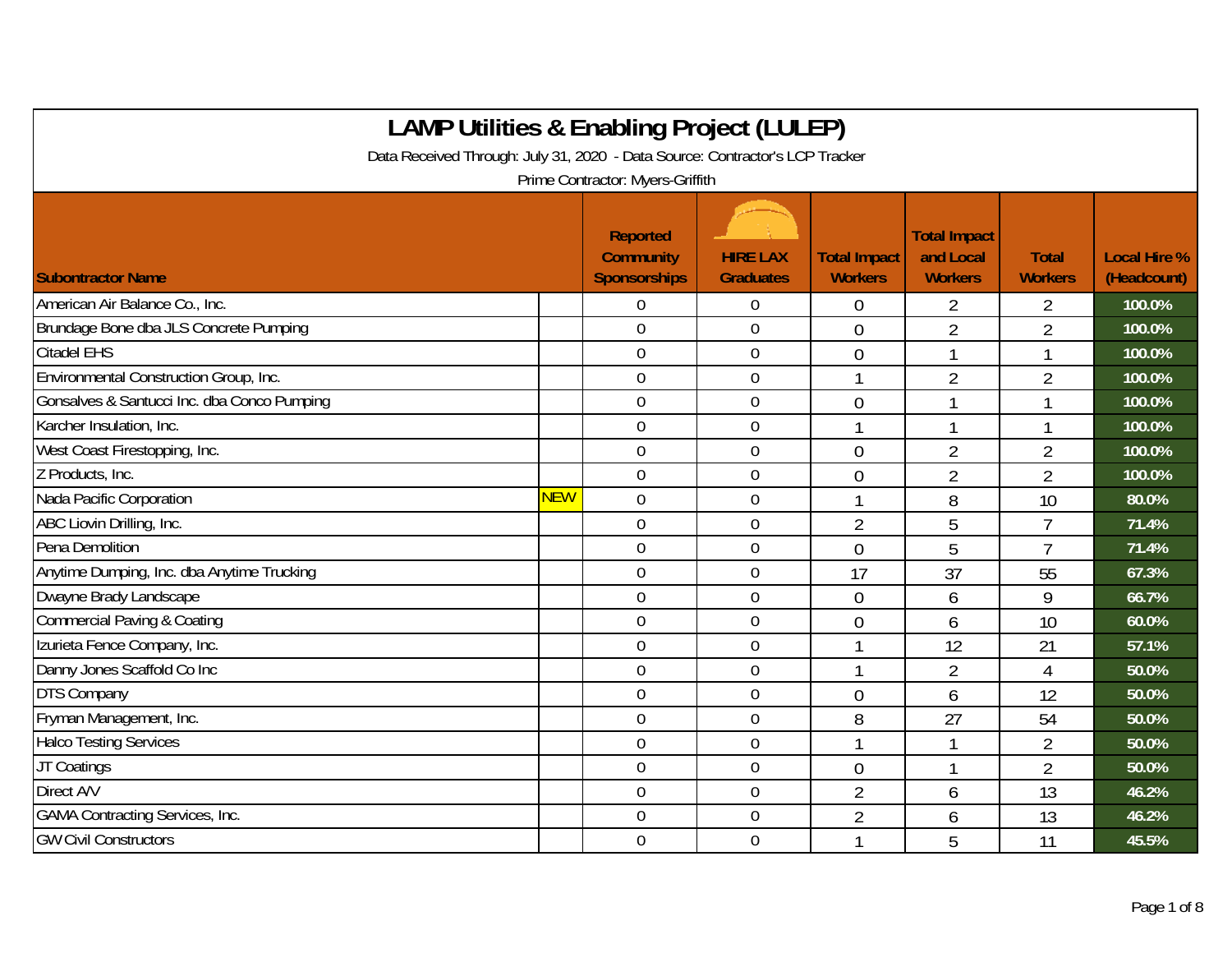| <b>LAMP Utilities &amp; Enabling Project (LULEP)</b><br>Data Received Through: July 31, 2020 - Data Source: Contractor's LCP Tracker<br>Prime Contractor: Myers-Griffith |  |                                                            |                                     |                                       |                                                    |                                |                                    |  |
|--------------------------------------------------------------------------------------------------------------------------------------------------------------------------|--|------------------------------------------------------------|-------------------------------------|---------------------------------------|----------------------------------------------------|--------------------------------|------------------------------------|--|
| <b>Subontractor Name</b>                                                                                                                                                 |  | <b>Reported</b><br><b>Community</b><br><b>Sponsorships</b> | <b>HIRE LAX</b><br><b>Graduates</b> | <b>Total Impact</b><br><b>Workers</b> | <b>Total Impact</b><br>and Local<br><b>Workers</b> | <b>Total</b><br><b>Workers</b> | <b>Local Hire %</b><br>(Headcount) |  |
| <b>T&amp;M Construction</b>                                                                                                                                              |  | $\Omega$                                                   | $\boldsymbol{0}$                    |                                       | 22                                                 | 49                             | 44.9%                              |  |
| <b>Frey-Moss Structures INC</b>                                                                                                                                          |  | $\overline{0}$                                             | $\mathbf 0$                         | 3                                     | 8                                                  | 18                             | 44.4%                              |  |
| Cupertino Electric Inc.                                                                                                                                                  |  | $\overline{0}$                                             | $\boldsymbol{0}$                    | $\overline{2}$                        | $\overline{1}$                                     | 16                             | 43.8%                              |  |
| <b>Axion Group</b>                                                                                                                                                       |  | $\mathbf 0$                                                | $\mathbf 0$                         | $\overline{0}$                        | 3                                                  | $\overline{7}$                 | 42.9%                              |  |
| J.V Land Clearing Co., Inc.                                                                                                                                              |  | $\overline{0}$                                             | $\overline{0}$                      |                                       | 6                                                  | 14                             | 42.9%                              |  |
| Miranda Logistics Enterprise                                                                                                                                             |  | $\overline{0}$                                             | $\boldsymbol{0}$                    | 6                                     | 45                                                 | 105                            | 42.9%                              |  |
| Comet Electric, Inc.                                                                                                                                                     |  | $\overline{0}$                                             | $\boldsymbol{0}$                    |                                       | 36                                                 | 89                             | 40.4%                              |  |
| Alert Insulation Co., Inc.                                                                                                                                               |  | $\mathbf 0$                                                | $\boldsymbol{0}$                    | $\overline{0}$                        | 4                                                  | 10                             | 40.0%                              |  |
| Pan-Pacific Mechanical                                                                                                                                                   |  | $\mathbf 0$                                                | $\pmb{0}$                           | $\overline{0}$                        | $\overline{2}$                                     | 5                              | 40.0%                              |  |
| Terra Pave, Inc.                                                                                                                                                         |  | $\overline{0}$                                             | $\mathbf 0$                         | $\mathbf{1}$                          | $\overline{4}$                                     | 10                             | 40.0%                              |  |
| ISEC, Inc.                                                                                                                                                               |  | $\overline{0}$                                             | $\boldsymbol{0}$                    | $\overline{2}$                        | 17                                                 | 43                             | 39.5%                              |  |
| Wagner Engineering & Survey, Inc.                                                                                                                                        |  | $\overline{0}$                                             | $\boldsymbol{0}$                    | $\overline{0}$                        | 9                                                  | 23                             | 39.1%                              |  |
| <b>GGG Demolition, Inc.</b>                                                                                                                                              |  | $\mathbf 0$                                                | $\mathbf 0$                         |                                       | 14                                                 | 36                             | 38.9%                              |  |
| 24 Hour Sweeping Inc A                                                                                                                                                   |  | $\mathbf 0$                                                | $\pmb{0}$                           |                                       | 5                                                  | 13                             | 38.5%                              |  |
| Birdi & Associates, Inc.                                                                                                                                                 |  | $\mathbf 0$                                                | $\mathbf 0$                         | $\overline{2}$                        | 5                                                  | 13                             | 38.5%                              |  |
| Resource Environmental, Inc.                                                                                                                                             |  | $\overline{0}$                                             | $\overline{0}$                      | $\overline{2}$                        | 18                                                 | 47                             | 38.3%                              |  |
| Steve Bubalo Construction Co                                                                                                                                             |  | $\overline{0}$                                             | $\boldsymbol{0}$                    | 6                                     | 13                                                 | 34                             | 38.2%                              |  |
| B & D Equipment Rental, Inc.                                                                                                                                             |  | $\overline{0}$                                             | $\mathbf 0$                         | $\overline{0}$                        | 14                                                 | 37                             | 37.8%                              |  |
| Building Electronic Controls, Inc.                                                                                                                                       |  | $\overline{0}$                                             | $\mathbf 0$                         | $\overline{0}$                        | 3                                                  | 8                              | 37.5%                              |  |
| 3531 Trucking                                                                                                                                                            |  | $\mathbf 0$                                                | $\boldsymbol{0}$                    | $\overline{0}$                        | $\overline{7}$                                     | 19                             | 36.8%                              |  |
| Corradini Corp.                                                                                                                                                          |  | $\mathbf 0$                                                | $\mathbf 0$                         |                                       | $\overline{4}$                                     | 11                             | 36.4%                              |  |
| Psomas                                                                                                                                                                   |  | $\overline{0}$                                             | 0                                   | $\overline{0}$                        | 4                                                  | 11                             | 36.4%                              |  |
| <b>Griffith Company</b>                                                                                                                                                  |  | 2                                                          | $\mathbf{1}$                        | 14                                    | 64                                                 | 180                            | 35.6%                              |  |
| <b>Red Hawk Services</b>                                                                                                                                                 |  | $\mathbf 0$                                                | $\mathbf 0$                         | 3                                     | 6                                                  | 17                             | 35.3%                              |  |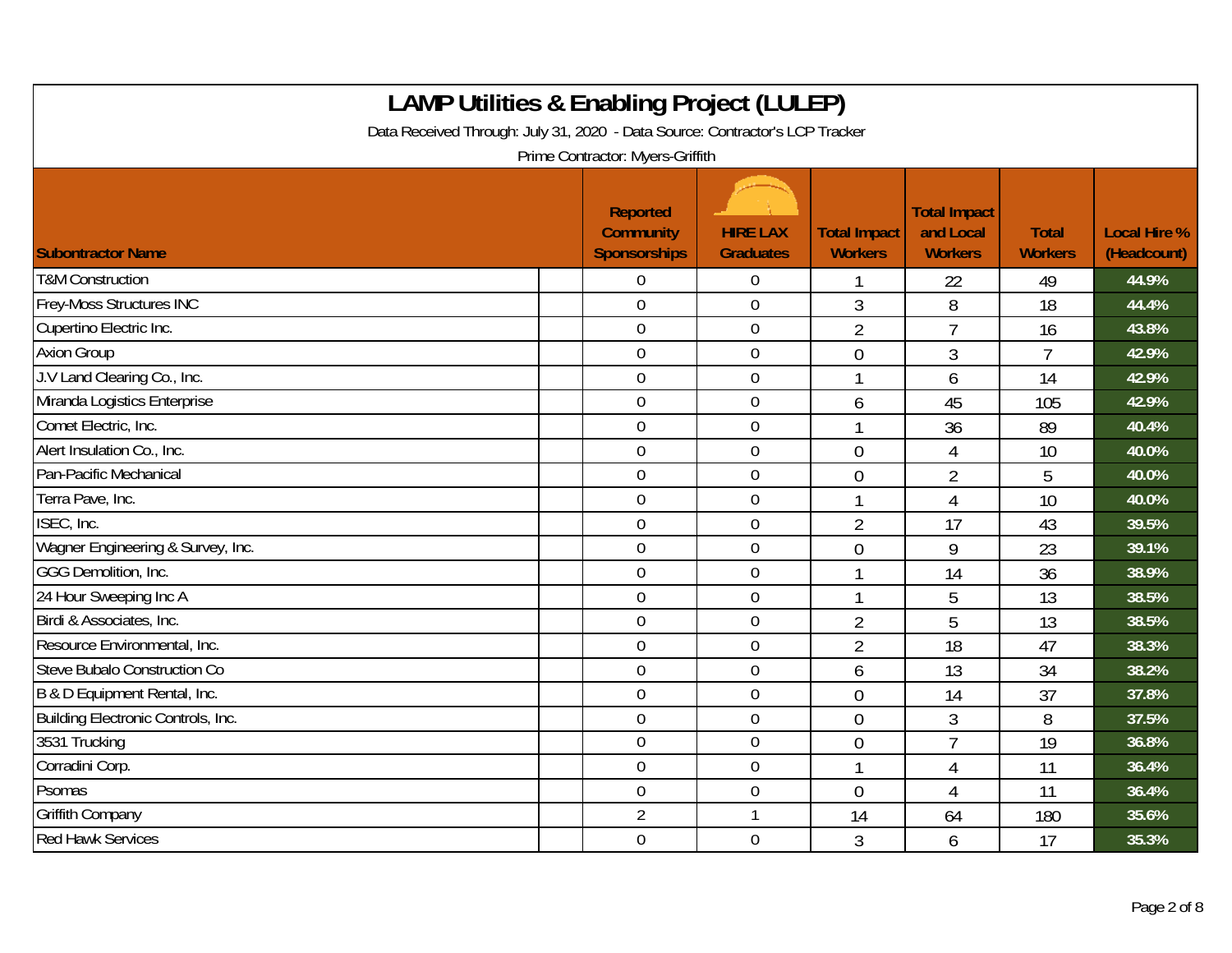| <b>LAMP Utilities &amp; Enabling Project (LULEP)</b><br>Data Received Through: July 31, 2020 - Data Source: Contractor's LCP Tracker<br>Prime Contractor: Myers-Griffith |                                                            |                                     |                                       |                                                    |                                |                                    |  |  |
|--------------------------------------------------------------------------------------------------------------------------------------------------------------------------|------------------------------------------------------------|-------------------------------------|---------------------------------------|----------------------------------------------------|--------------------------------|------------------------------------|--|--|
| <b>Subontractor Name</b>                                                                                                                                                 | <b>Reported</b><br><b>Community</b><br><b>Sponsorships</b> | <b>HIRE LAX</b><br><b>Graduates</b> | <b>Total Impact</b><br><b>Workers</b> | <b>Total Impact</b><br>and Local<br><b>Workers</b> | <b>Total</b><br><b>Workers</b> | <b>Local Hire %</b><br>(Headcount) |  |  |
| <b>Taft Electric Company</b>                                                                                                                                             | 0                                                          | $\overline{0}$                      | 6                                     | 13                                                 | 37                             | 35.1%                              |  |  |
| Urrea & Sons Trucking                                                                                                                                                    | $\overline{0}$                                             | $\overline{0}$                      | $\overline{0}$                        | $\overline{7}$                                     | 20                             | 35.0%                              |  |  |
| A1 Management & Inspection, Inc.                                                                                                                                         | $\mathbf 0$                                                | $\overline{0}$                      |                                       | $\overline{2}$                                     | 6                              | 33.3%                              |  |  |
| Crown Fence Co                                                                                                                                                           | $\mathbf 0$                                                | $\overline{0}$                      |                                       | 16                                                 | 48                             | 33.3%                              |  |  |
| Global Modular Inc.                                                                                                                                                      | $\overline{0}$                                             | $\overline{0}$                      | $\overline{0}$                        | 3                                                  | 9                              | 33.3%                              |  |  |
| Inline Concrete Cutting & Coring                                                                                                                                         | 0                                                          | $\overline{0}$                      | $\overline{0}$                        | 1                                                  | 3                              | 33.3%                              |  |  |
| Koppl Pipeline Services, Inc.                                                                                                                                            | $\overline{0}$                                             | $\overline{0}$                      | $\theta$                              | 1                                                  | 3                              | 33.3%                              |  |  |
| Myers & Sons Griffith, JV                                                                                                                                                | 3                                                          | $\overline{2}$                      | 10                                    | 59                                                 | 177                            | 33.3%                              |  |  |
| Planet Green Environmental                                                                                                                                               | 0                                                          | $\boldsymbol{0}$                    | $\overline{0}$                        | 1                                                  | 3                              | 33.3%                              |  |  |
| Royal Electric Company                                                                                                                                                   | $\mathbf 0$                                                | $\overline{0}$                      | $\overline{0}$                        | 1                                                  | 3                              | 33.3%                              |  |  |
| Techniquex, Inc.                                                                                                                                                         | 0                                                          | $\overline{0}$                      | $\overline{0}$                        | $\overline{2}$                                     | 6                              | 33.3%                              |  |  |
| Versatile Coatings Inc.                                                                                                                                                  | 0                                                          | $\overline{0}$                      | $\overline{0}$                        | 4                                                  | 12                             | 33.3%                              |  |  |
| Matrix Environmental, Inc.                                                                                                                                               | $\overline{0}$                                             | $\overline{0}$                      | 1                                     | 8                                                  | 25                             | 32.0%                              |  |  |
| <b>Concrete Coring Company</b>                                                                                                                                           | 0                                                          | $\overline{0}$                      |                                       | 9                                                  | 29                             | 31.0%                              |  |  |
| Myers & Sons Construction LP                                                                                                                                             | 0                                                          | $\overline{0}$                      |                                       | 13                                                 | 43                             | 30.2%                              |  |  |
| Twining, Inc                                                                                                                                                             | 0                                                          | $\overline{0}$                      | $\mathbf{1}$                          | 9                                                  | 30                             | 30.0%                              |  |  |
| Blois Construction, Inc.                                                                                                                                                 | $\overline{0}$                                             | $\overline{0}$                      | 11                                    | 33                                                 | 112                            | 29.5%                              |  |  |
| Fehoko Concrete Inc                                                                                                                                                      | 0                                                          | $\mathbf 0$                         | $\overline{2}$                        | $\overline{1}$                                     | 24                             | 29.2%                              |  |  |
| <b>ABC Resources</b>                                                                                                                                                     | $\mathbf 0$                                                | $\overline{0}$                      | $\overline{4}$                        | 8                                                  | 28                             | 28.6%                              |  |  |
| Anderson Charnesky Structural Steel, Inc.                                                                                                                                | 0                                                          | $\boldsymbol{0}$                    | $\overline{0}$                        | $\overline{2}$                                     | $\overline{7}$                 | 28.6%                              |  |  |
| CMB Structures, Inc.                                                                                                                                                     | 0                                                          | $\overline{0}$                      | $\overline{0}$                        | $\overline{2}$                                     | 7                              | 28.6%                              |  |  |
| N-U Enterprise                                                                                                                                                           | $\boldsymbol{0}$                                           | $\boldsymbol{0}$                    | 1                                     | 8                                                  | 28                             | 28.6%                              |  |  |
| <b>SC Building Materials</b>                                                                                                                                             | 0                                                          | $\mathbf 0$                         |                                       | $\overline{2}$                                     | $\overline{7}$                 | 28.6%                              |  |  |
| Wilson & Hampton Painting Contractors                                                                                                                                    | 0                                                          | $\overline{0}$                      |                                       | $\overline{2}$                                     | $\overline{7}$                 | 28.6%                              |  |  |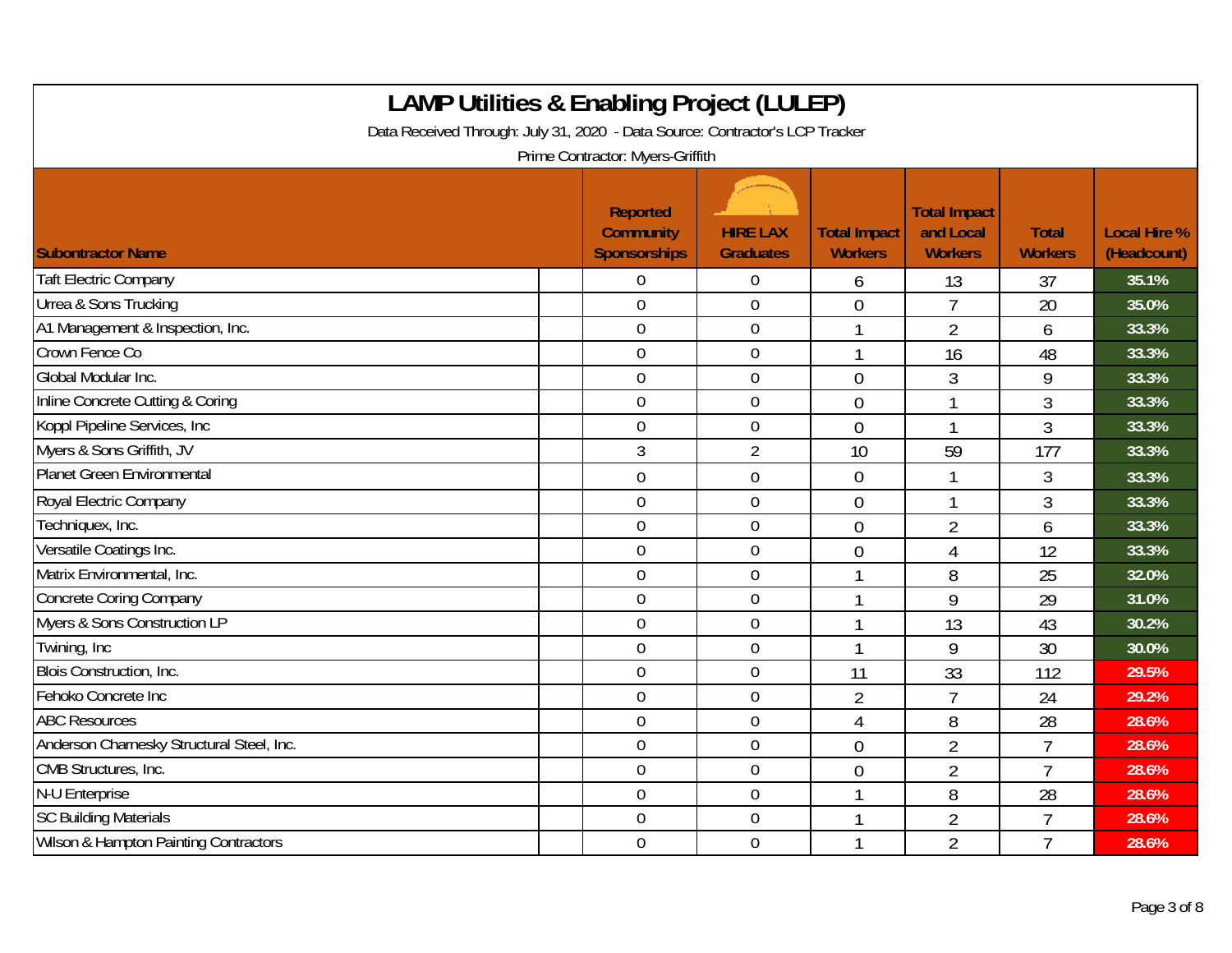| <b>LAMP Utilities &amp; Enabling Project (LULEP)</b><br>Data Received Through: July 31, 2020 - Data Source: Contractor's LCP Tracker<br>Prime Contractor: Myers-Griffith |                                                     |                                     |                                       |                                                    |                                |                                    |  |  |
|--------------------------------------------------------------------------------------------------------------------------------------------------------------------------|-----------------------------------------------------|-------------------------------------|---------------------------------------|----------------------------------------------------|--------------------------------|------------------------------------|--|--|
| <b>Subontractor Name</b>                                                                                                                                                 | Reported<br><b>Community</b><br><b>Sponsorships</b> | <b>HIRE LAX</b><br><b>Graduates</b> | <b>Total Impact</b><br><b>Workers</b> | <b>Total Impact</b><br>and Local<br><b>Workers</b> | <b>Total</b><br><b>Workers</b> | <b>Local Hire %</b><br>(Headcount) |  |  |
| RMA Group, Inc.                                                                                                                                                          | $\Omega$                                            | $\overline{0}$                      | 4                                     | 6                                                  | 22                             | 27.3%                              |  |  |
| Rosendin Electric                                                                                                                                                        | $\mathbf 0$                                         | $\mathbf 0$                         | $\mathfrak{Z}$                        | 9                                                  | 33                             | 27.3%                              |  |  |
| Max Out Inc.                                                                                                                                                             | $\mathbf 0$                                         | $\boldsymbol{0}$                    | $\overline{4}$                        | 9                                                  | 34                             | 26.5%                              |  |  |
| AMPCO Landscape, Inc.                                                                                                                                                    | $\boldsymbol{0}$                                    | $\boldsymbol{0}$                    | $\mathbf{0}$                          | $\overline{2}$                                     | 8                              | 25.0%                              |  |  |
| D.C. Drilling Inc                                                                                                                                                        | $\overline{0}$                                      | $\mathbf 0$                         | $\overline{0}$                        | 1                                                  | 4                              | 25.0%                              |  |  |
| <b>DC Traffic Control</b>                                                                                                                                                | $\mathbf 0$                                         | $\mathbf 0$                         | $\theta$                              | $\overline{2}$                                     | 8                              | 25.0%                              |  |  |
| DFS Flooring Inc.                                                                                                                                                        | $\overline{0}$                                      | $\overline{0}$                      | $\mathbf{1}$                          |                                                    | 4                              | 25.0%                              |  |  |
| Mike Hixson Backhoe Service, Inc.                                                                                                                                        | $\mathbf 0$                                         | $\boldsymbol{0}$                    | $\overline{0}$                        | $\overline{2}$                                     | 8                              | 25.0%                              |  |  |
| So-Cal Insulation, Inc.                                                                                                                                                  | $\mathbf 0$                                         | $\boldsymbol{0}$                    |                                       |                                                    | 4                              | 25.0%                              |  |  |
| Superior Pavement Markings, Inc.                                                                                                                                         | $\overline{0}$                                      | $\mathbf 0$                         | $\overline{2}$                        | $\overline{2}$                                     | 8                              | 25.0%                              |  |  |
| LNA Concrete Structures, Inc.                                                                                                                                            | $\mathbf 0$                                         | $\mathbf 0$                         | $\mathbf{1}$                          | 9                                                  | 37                             | 24.3%                              |  |  |
| Giroux Glass, Inc.                                                                                                                                                       | $\mathbf 0$                                         | $\mathbf 0$                         | $\theta$                              | $\overline{2}$                                     | 9                              | 22.2%                              |  |  |
| Meadows Sheet Metal & Air Conditioning, Inc.                                                                                                                             | $\overline{0}$                                      | $\mathbf 0$                         | $\overline{2}$                        | 10                                                 | 45                             | 22.2%                              |  |  |
| Cosco Fire Protection, Inc.                                                                                                                                              | $\overline{0}$                                      | $\boldsymbol{0}$                    | $\overline{0}$                        | 5                                                  | 23                             | 21.7%                              |  |  |
| Sterndahl Enterprises, Inc.                                                                                                                                              | $\mathbf 0$                                         | $\boldsymbol{0}$                    | $\overline{2}$                        | 6                                                  | 28                             | 21.4%                              |  |  |
| Bali Construction, Inc.                                                                                                                                                  | $\overline{0}$                                      | $\mathbf 0$                         | 3                                     | 14                                                 | 68                             | 20.6%                              |  |  |
| Absolute Abatement & Demolition                                                                                                                                          | $\overline{0}$                                      | $\mathbf 0$                         | $\overline{0}$                        |                                                    | 5                              | 20.0%                              |  |  |
| <b>Century Sweeping</b>                                                                                                                                                  | $\mathbf 0$                                         | $\mathbf 0$                         | $\overline{0}$                        |                                                    | 5                              | 20.0%                              |  |  |
| Pacific Waterproofing & Restoration, Inc.                                                                                                                                | $\overline{0}$                                      | $\mathbf 0$                         | $\overline{0}$                        | 1                                                  | 5                              | 20.0%                              |  |  |
| Penhall Co                                                                                                                                                               | $\overline{0}$                                      | $\mathbf 0$                         | $\theta$                              |                                                    | 5                              | 20.0%                              |  |  |
| Michels Pipeline Construction; a div. of Michels Corporation                                                                                                             | $\mathbf 0$                                         | $\boldsymbol{0}$                    | $\mathfrak{Z}$                        | 13                                                 | 74                             | 17.6%                              |  |  |
| Sully-Miller Contracting Company                                                                                                                                         | $\mathbf 0$                                         | $\mathbf 0$                         | $\overline{0}$                        | 10                                                 | 58                             | 17.2%                              |  |  |
| <b>Chief Engineering</b>                                                                                                                                                 | $\overline{0}$                                      | $\mathbf 0$                         | 3                                     | 15                                                 | 90                             | 16.7%                              |  |  |
| Crosstown Electrical & Data, Inc.                                                                                                                                        | $\mathbf 0$                                         | $\mathbf 0$                         | $\overline{0}$                        | $\overline{2}$                                     | 12                             | 16.7%                              |  |  |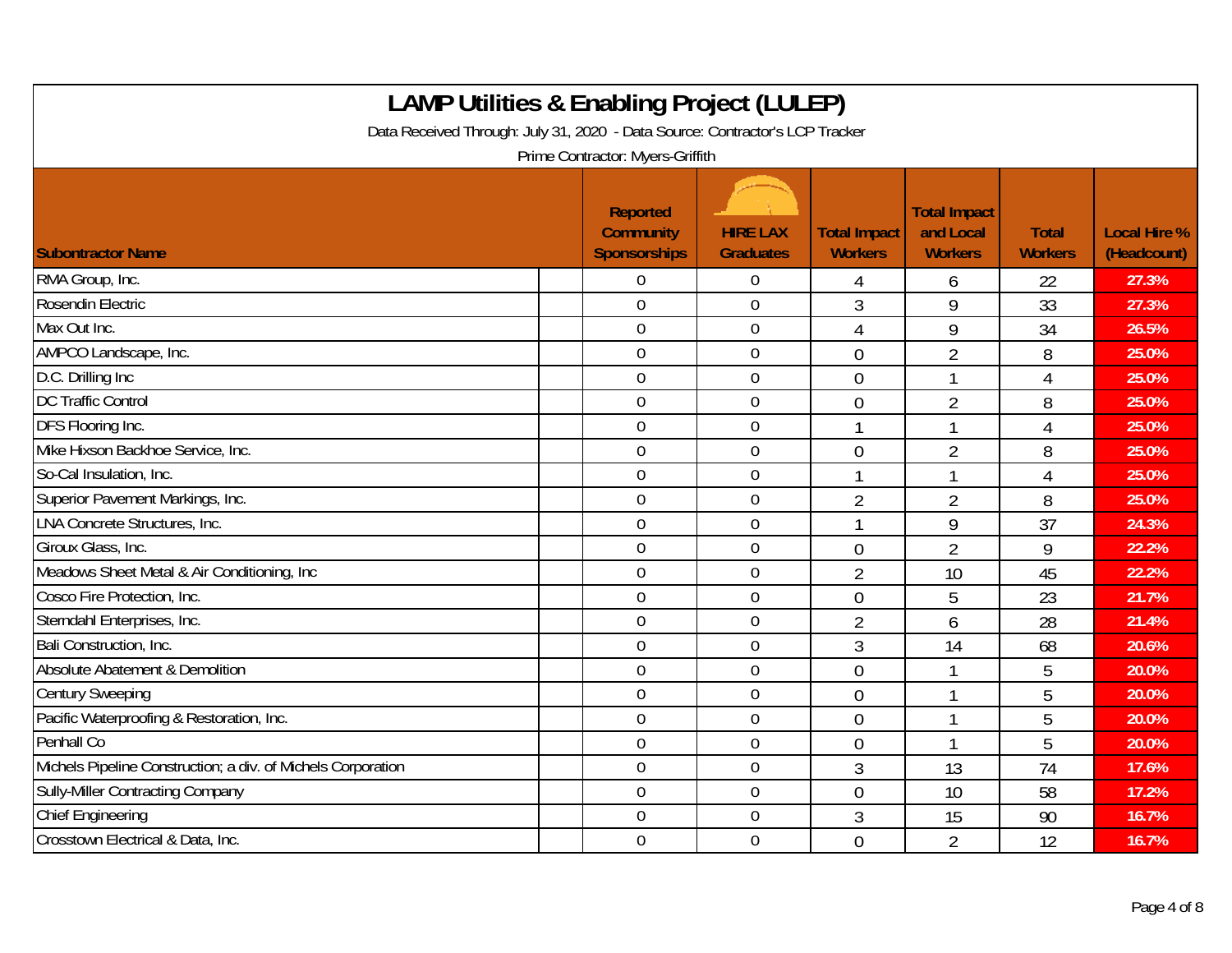| <b>LAMP Utilities &amp; Enabling Project (LULEP)</b><br>Data Received Through: July 31, 2020 - Data Source: Contractor's LCP Tracker<br>Prime Contractor: Myers-Griffith |                                                            |                                     |                                       |                                                    |                                |                                    |  |  |
|--------------------------------------------------------------------------------------------------------------------------------------------------------------------------|------------------------------------------------------------|-------------------------------------|---------------------------------------|----------------------------------------------------|--------------------------------|------------------------------------|--|--|
| <b>Subontractor Name</b>                                                                                                                                                 | <b>Reported</b><br><b>Community</b><br><b>Sponsorships</b> | <b>HIRE LAX</b><br><b>Graduates</b> | <b>Total Impact</b><br><b>Workers</b> | <b>Total Impact</b><br>and Local<br><b>Workers</b> | <b>Total</b><br><b>Workers</b> | <b>Local Hire %</b><br>(Headcount) |  |  |
| <b>Granstrom Masonry Inc</b>                                                                                                                                             | $\overline{0}$                                             | $\overline{0}$                      | $\mathbf 0$                           |                                                    | 6                              | 16.7%                              |  |  |
| Kato Landscape, Inc.                                                                                                                                                     | $\mathbf 0$                                                | $\mathbf 0$                         | -1                                    | $\overline{2}$                                     | 12                             | 16.7%                              |  |  |
| Southcoast Acoustical Interiors, Inc.                                                                                                                                    | $\mathbf 0$                                                | $\boldsymbol{0}$                    | $\overline{0}$                        | 3                                                  | 18                             | 16.7%                              |  |  |
| Util-Locate                                                                                                                                                              | $\overline{0}$                                             | $\mathbf 0$                         | $\mathbf{1}$                          |                                                    | 6                              | 16.7%                              |  |  |
| Vertical Acess, Inc.                                                                                                                                                     | $\mathbf 0$                                                | $\mathbf 0$                         | $\overline{0}$                        |                                                    | 6                              | 16.7%                              |  |  |
| Nor Cal Pipeline Services                                                                                                                                                | $\mathbf 0$                                                | $\mathbf 0$                         | $\mathbf{1}$                          | $\overline{7}$                                     | 43                             | 16.3%                              |  |  |
| Zefiro Corporation                                                                                                                                                       | $\mathbf 0$                                                | $\mathbf 0$                         | $\overline{2}$                        | $\overline{7}$                                     | 46                             | 15.2%                              |  |  |
| BC Rentals, Inc. dba BC Traffic Specialist                                                                                                                               | $\mathbf 0$                                                | $\mathbf 0$                         | $\overline{0}$                        | 3                                                  | 20                             | 15.0%                              |  |  |
| <b>DRS Rebar Inc.</b>                                                                                                                                                    | $\mathbf 0$                                                | $\mathbf 0$                         | $\overline{0}$                        |                                                    | $\overline{7}$                 | 14.3%                              |  |  |
| Nolds Equipment                                                                                                                                                          | $\mathbf 0$                                                | $\boldsymbol{0}$                    | $\mathbf{1}$                          |                                                    | $\overline{7}$                 | 14.3%                              |  |  |
| G. O. Rodriguez Trucking, Inc.                                                                                                                                           | $\overline{0}$                                             | $\overline{0}$                      | 1                                     | $\overline{7}$                                     | 55                             | 12.7%                              |  |  |
| All American Asphalt                                                                                                                                                     | $\mathbf 0$                                                | $\mathbf 0$                         | 6                                     | 28                                                 | 221                            | 12.7%                              |  |  |
| Traffic Management Inc.                                                                                                                                                  | $\mathbf 0$                                                | $\overline{0}$                      | $\overline{0}$                        |                                                    | 8                              | 12.5%                              |  |  |
| Upland Contracting, Inc.                                                                                                                                                 | $\overline{0}$                                             | $\mathbf 0$                         | $\overline{0}$                        |                                                    | 8                              | 12.5%                              |  |  |
| G&F Concrete Cutting, Inc.                                                                                                                                               | $\mathbf 0$                                                | $\boldsymbol{0}$                    | $\overline{0}$                        | $\overline{2}$                                     | 18                             | 11.1%                              |  |  |
| R.J. Lalonde, Inc.                                                                                                                                                       | $\mathbf 0$                                                | $\mathbf 0$                         | $\mathbf{1}$                          |                                                    | 9                              | 11.1%                              |  |  |
| Smithson Electric, Inc.                                                                                                                                                  | $\overline{0}$                                             | $\overline{0}$                      | $\overline{0}$                        |                                                    | 9                              | 11.1%                              |  |  |
| Ferreira Construction Co, Inc.                                                                                                                                           | $\mathbf 0$                                                | $\mathbf 0$                         |                                       | 5                                                  | 46                             | 10.9%                              |  |  |
| Badger Daylighting Corp.                                                                                                                                                 | $\overline{0}$                                             | $\overline{0}$                      | $\mathbf{1}$                          | 3                                                  | 28                             | 10.7%                              |  |  |
| Los Angeles Signal Construction, Inc.                                                                                                                                    | $\mathbf 0$                                                | $\mathbf 0$                         | $\overline{0}$                        |                                                    | 11                             | 9.1%                               |  |  |
| Pavement Coatings, Inc.                                                                                                                                                  | $\mathbf 0$                                                | $\pmb{0}$                           | $\overline{0}$                        |                                                    | 11                             | 9.1%                               |  |  |
| Cindy Trump, Inc., DBA Lindys Cold Planing                                                                                                                               | $\overline{0}$                                             | $\overline{0}$                      | $\mathbf 0$                           |                                                    | 13                             | 7.7%                               |  |  |
| Crane Rental Service, Inc.                                                                                                                                               | $\mathbf 0$                                                | $\mathbf 0$                         |                                       |                                                    | 14                             | 7.1%                               |  |  |
| 2R Drilling, Inc.                                                                                                                                                        | $\overline{0}$                                             | $\mathbf 0$                         | $\overline{0}$                        | $\theta$                                           | 8                              | 0.0%                               |  |  |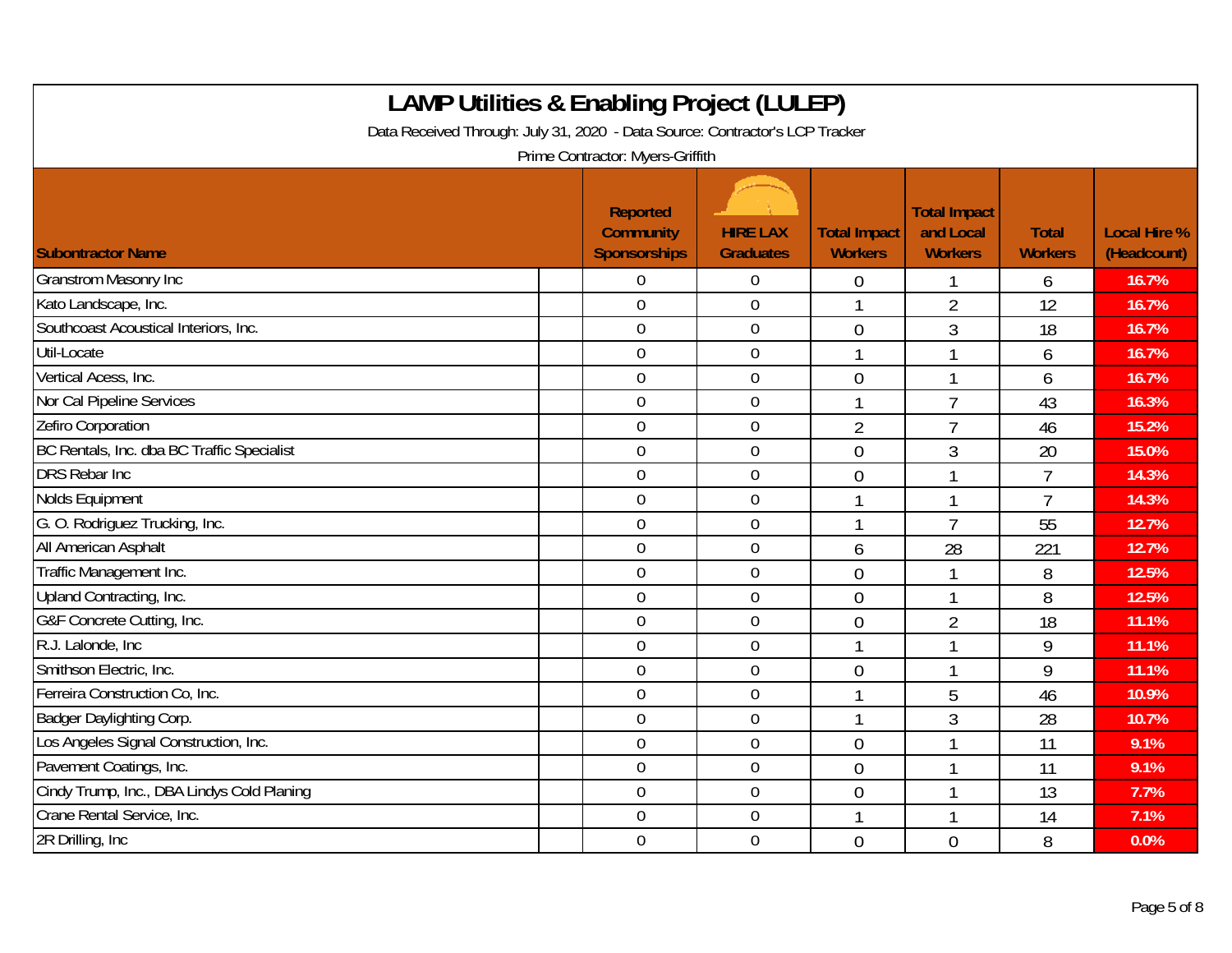| <b>LAMP Utilities &amp; Enabling Project (LULEP)</b><br>Data Received Through: July 31, 2020 - Data Source: Contractor's LCP Tracker<br>Prime Contractor: Myers-Griffith |  |                                                     |                                     |                                       |                                                    |                                |                                    |  |  |
|--------------------------------------------------------------------------------------------------------------------------------------------------------------------------|--|-----------------------------------------------------|-------------------------------------|---------------------------------------|----------------------------------------------------|--------------------------------|------------------------------------|--|--|
| <b>Subontractor Name</b>                                                                                                                                                 |  | <b>Reported</b><br><b>Community</b><br>Sponsorships | <b>HIRE LAX</b><br><b>Graduates</b> | <b>Total Impact</b><br><b>Workers</b> | <b>Total Impact</b><br>and Local<br><b>Workers</b> | <b>Total</b><br><b>Workers</b> | <b>Local Hire %</b><br>(Headcount) |  |  |
| AD Improvements Inc                                                                                                                                                      |  | 0                                                   | $\overline{0}$                      | 0                                     | $\overline{0}$                                     | 3                              | 0.0%                               |  |  |
| Anglemyer Crane Rental                                                                                                                                                   |  | $\overline{0}$                                      | $\overline{0}$                      | $\overline{0}$                        | $\overline{0}$                                     |                                | 0.0%                               |  |  |
| Asphalt, Fabric & Engineering, Inc.                                                                                                                                      |  | $\overline{0}$                                      | $\mathbf 0$                         | $\overline{0}$                        | $\theta$                                           | 3                              | 0.0%                               |  |  |
| Ayala Boring Inc                                                                                                                                                         |  | $\mathbf 0$                                         | $\boldsymbol{0}$                    | $\overline{0}$                        | $\overline{0}$                                     | 9                              | 0.0%                               |  |  |
| Barneys Hole Digging Service                                                                                                                                             |  | $\mathbf 0$                                         | $\mathbf 0$                         | $\overline{0}$                        | $\overline{0}$                                     | $\overline{2}$                 | 0.0%                               |  |  |
| Bragg Crane Service (sub to Comet Electric)                                                                                                                              |  | $\mathbf 0$                                         | $\mathbf 0$                         | $\overline{0}$                        | $\theta$                                           | 3                              | 0.0%                               |  |  |
| <b>Burros Backhoe Service, LLC</b>                                                                                                                                       |  | $\mathbf 0$                                         | $\mathbf 0$                         | $\overline{0}$                        | $\overline{0}$                                     | $\overline{2}$                 | 0.0%                               |  |  |
| C Below Inc                                                                                                                                                              |  | $\overline{0}$                                      | $\mathbf 0$                         | $\overline{0}$                        | $\overline{0}$                                     | 12                             | 0.0%                               |  |  |
| C.M. Peich, Inc.                                                                                                                                                         |  | $\overline{0}$                                      | $\boldsymbol{0}$                    | $\overline{0}$                        | $\overline{0}$                                     | $\overline{7}$                 | 0.0%                               |  |  |
| Calmex Engineering, Inc.                                                                                                                                                 |  | $\boldsymbol{0}$                                    | $\mathbf 0$                         | $\overline{0}$                        | $\overline{0}$                                     | -1                             | 0.0%                               |  |  |
| Cell-Crete Corporation                                                                                                                                                   |  | $\mathbf 0$                                         | $\mathbf 0$                         | $\overline{0}$                        | $\overline{0}$                                     | 3                              | 0.0%                               |  |  |
| CGO Construction Company, Inc.                                                                                                                                           |  | $\overline{0}$                                      | $\mathbf 0$                         | $\overline{0}$                        | $\theta$                                           | 3                              | 0.0%                               |  |  |
| Commercial Scaffolding of CA, Inc.                                                                                                                                       |  | $\mathbf 0$                                         | $\mathbf 0$                         | $\overline{0}$                        | $\overline{0}$                                     | 5                              | 0.0%                               |  |  |
| Connor Concrete Cutting and Coring                                                                                                                                       |  | $\mathbf 0$                                         | $\boldsymbol{0}$                    | $\overline{0}$                        | $\mathbf 0$                                        | 8                              | 0.0%                               |  |  |
| Cornerstone Demolition Corp.                                                                                                                                             |  | $\mathbf 0$                                         | $\overline{0}$                      | $\overline{0}$                        | $\overline{0}$                                     | 9                              | 0.0%                               |  |  |
| Dayton Certified Welding, Inc.                                                                                                                                           |  | $\mathbf 0$                                         | $\mathbf 0$                         | $\overline{0}$                        | $\overline{0}$                                     | $\overline{2}$                 | 0.0%                               |  |  |
| DeepScan, Inc.                                                                                                                                                           |  | $\overline{0}$                                      | $\mathbf 0$                         | $\overline{0}$                        | $\overline{0}$                                     | $\overline{4}$                 | 0.0%                               |  |  |
| Discovery Hydrovac                                                                                                                                                       |  | $\overline{0}$                                      | $\overline{0}$                      | $\overline{0}$                        | $\overline{0}$                                     | $\overline{2}$                 | 0.0%                               |  |  |
| DJS General Contracting, Inc.                                                                                                                                            |  | $\mathbf 0$                                         | $\mathbf 0$                         | $\overline{0}$                        | $\overline{0}$                                     | 5                              | 0.0%                               |  |  |
| <b>Fastrack Rentals Inc</b>                                                                                                                                              |  | $\overline{0}$                                      | $\boldsymbol{0}$                    | $\overline{0}$                        | $\theta$                                           | $\overline{2}$                 | 0.0%                               |  |  |
| Fine Grade Equipment, Inc.                                                                                                                                               |  | $\mathbf 0$                                         | $\overline{0}$                      | $\overline{0}$                        | $\overline{0}$                                     | 6                              | 0.0%                               |  |  |
| Gregg Drilling & Testing, Inc.                                                                                                                                           |  | $\overline{0}$                                      | $\overline{0}$                      | $\overline{0}$                        | $\overline{0}$                                     | 5                              | 0.0%                               |  |  |
| <b>Ground Penetrating Radar</b>                                                                                                                                          |  | $\boldsymbol{0}$                                    | $\boldsymbol{0}$                    | $\overline{0}$                        | $\overline{0}$                                     | 3                              | 0.0%                               |  |  |
| H.D. Construction Equipment, Inc.                                                                                                                                        |  | $\overline{0}$                                      | $\mathbf 0$                         | $\overline{0}$                        | $\overline{0}$                                     | $\overline{7}$                 | 0.0%                               |  |  |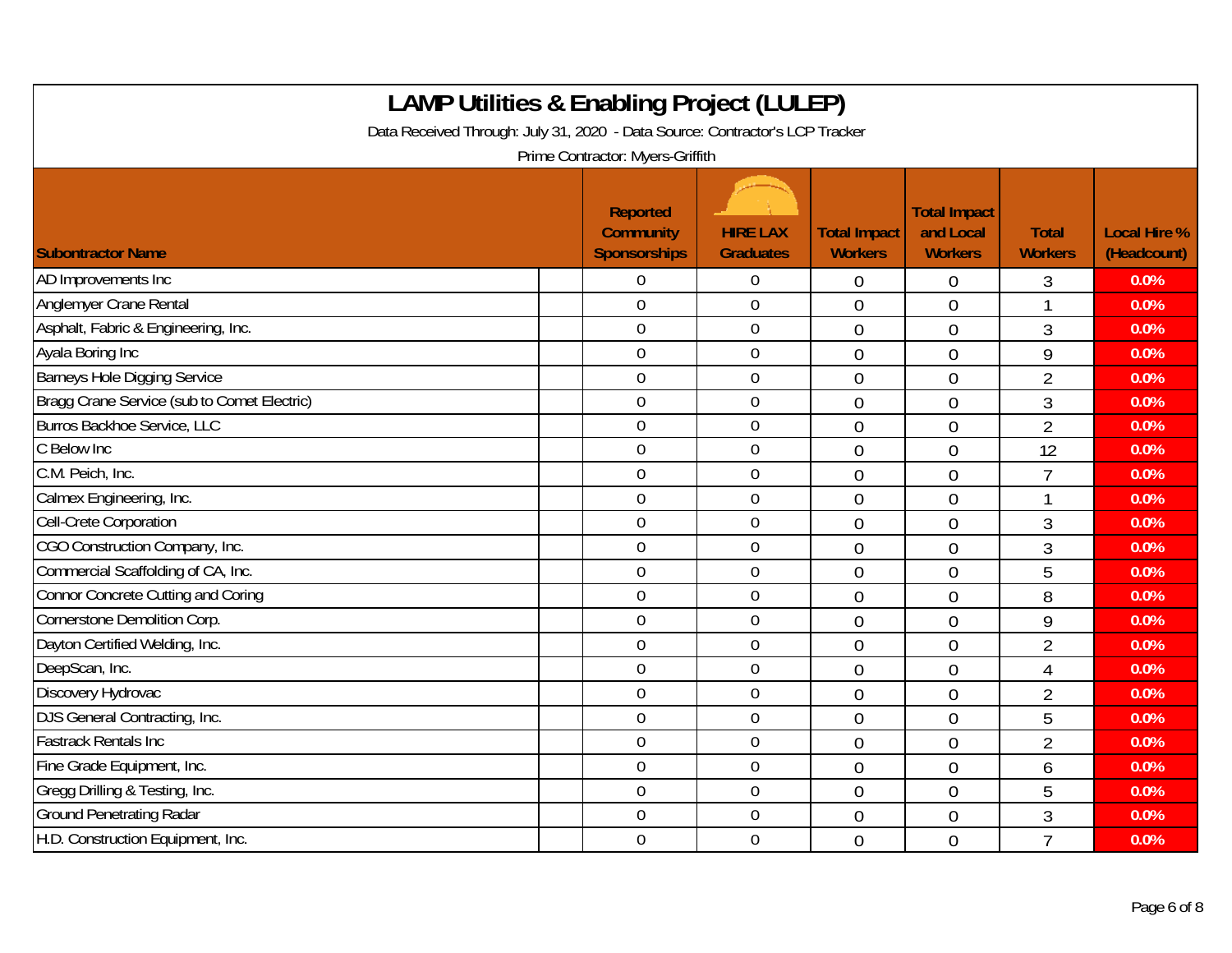| <b>LAMP Utilities &amp; Enabling Project (LULEP)</b><br>Data Received Through: July 31, 2020 - Data Source: Contractor's LCP Tracker<br>Prime Contractor: Myers-Griffith |                                                            |                                     |                                       |                                                    |                                |                                    |  |  |
|--------------------------------------------------------------------------------------------------------------------------------------------------------------------------|------------------------------------------------------------|-------------------------------------|---------------------------------------|----------------------------------------------------|--------------------------------|------------------------------------|--|--|
| <b>Subontractor Name</b>                                                                                                                                                 | <b>Reported</b><br><b>Community</b><br><b>Sponsorships</b> | <b>HIRE LAX</b><br><b>Graduates</b> | <b>Total Impact</b><br><b>Workers</b> | <b>Total Impact</b><br>and Local<br><b>Workers</b> | <b>Total</b><br><b>Workers</b> | <b>Local Hire %</b><br>(Headcount) |  |  |
| Hardy & Harper                                                                                                                                                           | $\Omega$                                                   | $\overline{0}$                      | $\overline{0}$                        | $\theta$                                           | 9                              | 0.0%                               |  |  |
| <b>Hydraulic Cranes LLC</b>                                                                                                                                              | $\mathbf 0$                                                | $\mathbf 0$                         | $\overline{0}$                        | $\overline{0}$                                     |                                | 0.0%                               |  |  |
| Jim Painter Controls, Inc.                                                                                                                                               | $\mathbf 0$                                                | $\boldsymbol{0}$                    | $\overline{0}$                        | $\overline{0}$                                     | $\overline{ }$                 | 0.0%                               |  |  |
| Johnson's Tree Service                                                                                                                                                   | $\boldsymbol{0}$                                           | $\boldsymbol{0}$                    | $\overline{0}$                        | $\mathbf 0$                                        | $\overline{2}$                 | 0.0%                               |  |  |
| Lucas Builders, Inc.                                                                                                                                                     | $\mathbf 0$                                                | $\mathbf 0$                         | $\overline{0}$                        | $\overline{0}$                                     | 8                              | 0.0%                               |  |  |
| Merli Concrete Pumping                                                                                                                                                   | $\mathbf 0$                                                | $\mathbf 0$                         | $\overline{0}$                        | $\overline{0}$                                     | 4                              | 0.0%                               |  |  |
| Newman Backhoe Service, Inc.                                                                                                                                             | $\overline{0}$                                             | $\overline{0}$                      | $\overline{0}$                        | $\theta$                                           | 14                             | 0.0%                               |  |  |
| Northwest Excavating Inc                                                                                                                                                 | $\mathbf 0$                                                | $\mathbf 0$                         | $\overline{0}$                        | $\overline{0}$                                     | 1                              | 0.0%                               |  |  |
| Pavement Recycling Systems                                                                                                                                               | $\mathbf 0$                                                | $\boldsymbol{0}$                    | $\overline{0}$                        | $\overline{0}$                                     | 15                             | 0.0%                               |  |  |
| PCI                                                                                                                                                                      | $\overline{0}$                                             | $\overline{0}$                      | $\overline{0}$                        | $\overline{0}$                                     | 22                             | 0.0%                               |  |  |
| Pipe Tec Inc                                                                                                                                                             | $\mathbf 0$                                                | $\mathbf 0$                         | $\overline{0}$                        | $\overline{0}$                                     | 3                              | 0.0%                               |  |  |
| Pre-Con                                                                                                                                                                  | $\mathbf 0$                                                | $\mathbf 0$                         | $\overline{0}$                        | $\overline{0}$                                     | 3                              | 0.0%                               |  |  |
| Pre-Con Installers                                                                                                                                                       | $\overline{0}$                                             | $\overline{0}$                      | $\overline{0}$                        | $\overline{0}$                                     | 3                              | 0.0%                               |  |  |
| Ramsey Oil Co Inc                                                                                                                                                        | $\overline{0}$                                             | $\boldsymbol{0}$                    | $\overline{0}$                        | $\overline{0}$                                     | 3                              | 0.0%                               |  |  |
| Reliable Construction Services, LLC                                                                                                                                      | $\mathbf 0$                                                | $\boldsymbol{0}$                    | $\overline{0}$                        | $\overline{0}$                                     | 5                              | 0.0%                               |  |  |
| Savala Equipment Company                                                                                                                                                 | $\overline{0}$                                             | $\mathbf 0$                         | $\overline{0}$                        | $\overline{0}$                                     | $\mathfrak{Z}$                 | 0.0%                               |  |  |
| Site Solution Services, Inc.                                                                                                                                             | $\overline{0}$                                             | $\mathbf 0$                         | $\overline{0}$                        | $\overline{0}$                                     | 1                              | 0.0%                               |  |  |
| <b>Skaggs Concrete Cutting Inc</b>                                                                                                                                       | $\mathbf 0$                                                | $\mathbf 0$                         | $\overline{0}$                        | $\overline{0}$                                     |                                | 0.0%                               |  |  |
| <b>Techno Coatings Inc</b>                                                                                                                                               | $\overline{0}$                                             | $\mathbf 0$                         | $\overline{0}$                        | $\overline{0}$                                     | 5                              | 0.0%                               |  |  |
| Telfer Pavement Technologies, LLC                                                                                                                                        | $\overline{0}$                                             | $\mathbf 0$                         | $\overline{0}$                        | $\theta$                                           | 10                             | 0.0%                               |  |  |
| Torrent Resources CA, Inc.                                                                                                                                               | $\mathbf 0$                                                | $\boldsymbol{0}$                    | $\overline{0}$                        | $\overline{0}$                                     | 13                             | 0.0%                               |  |  |
| Traffic Loops Crackfilling Inc                                                                                                                                           | $\mathbf 0$                                                | $\mathbf 0$                         | $\overline{0}$                        | $\overline{0}$                                     | 5                              | 0.0%                               |  |  |
| V&E Tree Service, Inc.                                                                                                                                                   | $\overline{0}$                                             | $\mathbf 0$                         | $\overline{0}$                        | $\overline{0}$                                     | 9                              | 0.0%                               |  |  |
| Whitecore Concrete Cutting & Demolition, Inc.                                                                                                                            | $\mathbf 0$                                                | $\mathbf 0$                         | $\overline{0}$                        | $\overline{0}$                                     | $\overline{2}$                 | 0.0%                               |  |  |